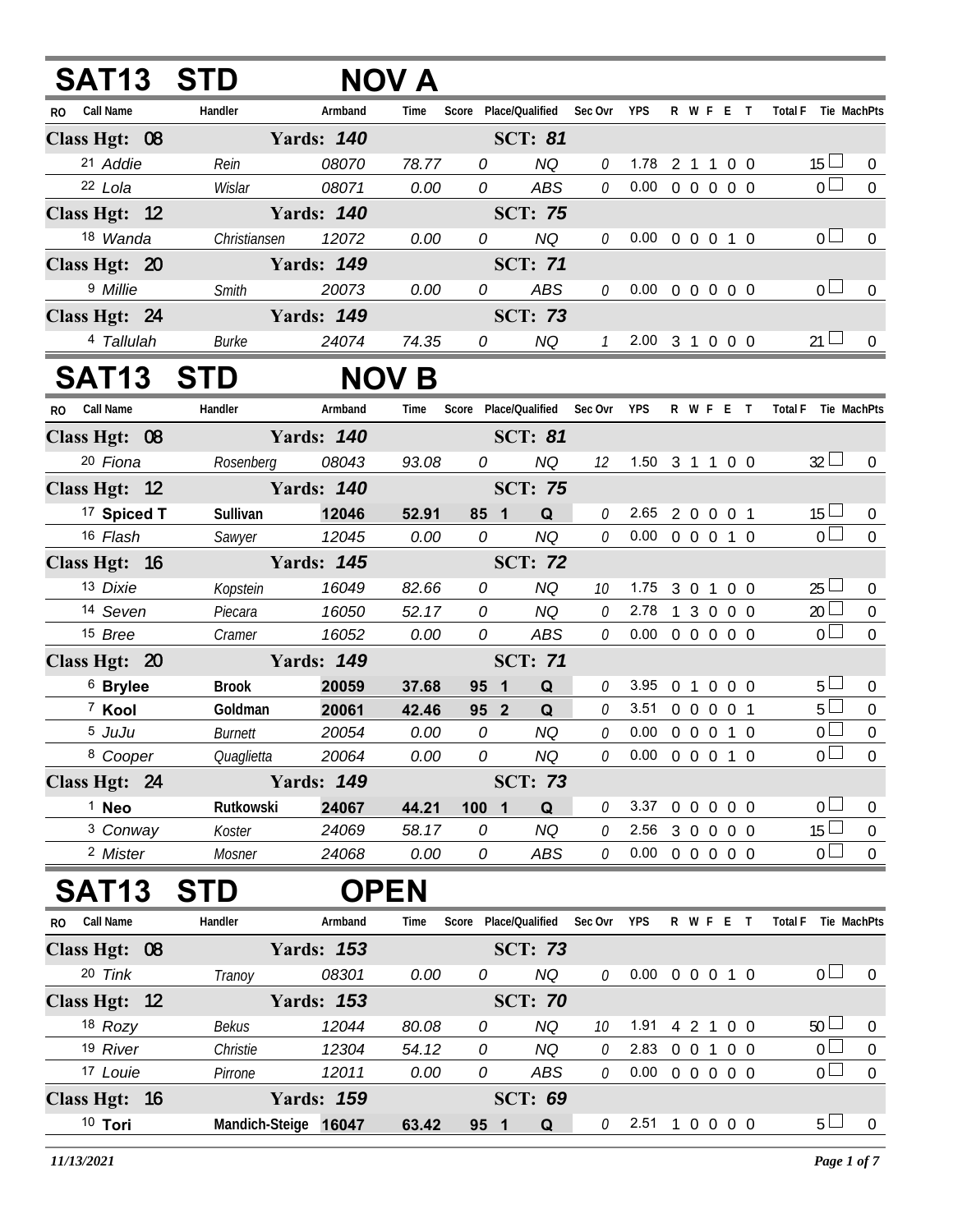| 11 Penny                  | Harper        | 16012             | 81.21 | 0       | NQ                    | 12            | 1.96                       |                | $\mathbf{1}$      |                | $0\quad 0\quad 0$ | $34 \Box$                     | $\mathbf{0}$     |
|---------------------------|---------------|-------------------|-------|---------|-----------------------|---------------|----------------------------|----------------|-------------------|----------------|-------------------|-------------------------------|------------------|
| 12 Jack                   | Jaffe         | 16013             | 0.00  | 0       | <b>NQ</b>             | 0             | $0.00 \t 0 \t 0 \t 0$      |                |                   |                | 1 0               | 0 <sup>1</sup>                | $\overline{0}$   |
| Class Hgt: 20             |               | <b>Yards: 165</b> |       |         | <b>SCT: 67</b>        |               |                            |                |                   |                |                   |                               |                  |
| <sup>4</sup> Chase        | Clelland      | 20018             | 47.58 | 1001    | Q                     | 0             | 3.47                       | $\mathbf{0}$   | $\mathbf 0$       | $\overline{0}$ | 0 <sub>0</sub>    | 0 <sub>0</sub>                | $\mathbf{0}$     |
| 3 Zen                     | Spampinato    | 20016             | 0.00  | 0       | <b>NQ</b>             | 0             | 0.00                       | $0\quad 0$     |                   | $\overline{0}$ | 1 0               | $\overline{0}$                | $\overline{0}$   |
| <sup>5</sup> Joules       | Rupp-Hackett  | 20021             | 0.00  | 0       | <b>NQ</b>             | 0             | 0.00                       | $\overline{0}$ | $\overline{0}$    | $\overline{0}$ | 1 0               | 0 <sub>0</sub>                | $\boldsymbol{0}$ |
| <sup>6</sup> Carley Sioux | <b>Fullum</b> | 20024             | 0.00  | 0       | <b>NQ</b>             | 0             | 0.00                       | $0\quad 0$     |                   | $\mathbf 0$    | $1\quad0$         | 0 <sup>1</sup>                | $\mathbf 0$      |
| 7 Quest                   | Duran         | 20058             | 36.28 | 0       | <b>NQ</b>             | 0             | 4.55                       | $\overline{0}$ | $\overline{0}$    |                | 1 0 0             | $\overline{0}$                | $\boldsymbol{0}$ |
| 8 Jimmie                  | Mogerley      | 20063             | 48.39 | 0       | <b>NQ</b>             | 0             | 3.41                       |                | 2 0 0 0 1         |                |                   | 15 <sup>1</sup>               | $\mathbf 0$      |
| <sup>9</sup> Spyder       | Frank         | 20319             | 0.00  | 0       | <b>NQ</b>             | 0             | 0.00                       |                |                   |                | 0 0 0 1 0         | $\overline{0}$                | $\mathbf 0$      |
| Class Hgt: 24             |               | <b>Yards: 165</b> |       |         | <b>SCT: 70</b>        |               |                            |                |                   |                |                   |                               |                  |
| <sup>2</sup> Lenox        | Mazza         | 24066             | 0.00  | 0       | <b>ABS</b>            | 0             | $0.00 \t0 \t0 \t0 \t0 \t0$ |                |                   |                |                   | 0 <sub>0</sub>                | $\mathbf 0$      |
| Class Hgt: 24C            |               | <b>Yards: 165</b> |       |         | <b>SCT: 67</b>        |               |                            |                |                   |                |                   |                               |                  |
| <sup>1</sup> Freedom      | Pollard       | 24C027            | 0.00  | 0       | <b>NQ</b>             | $\mathcal O$  | $0.00 \t0 \t0 \t0 \t1 \t0$ |                |                   |                |                   | 0 <sub>0</sub>                | $\overline{0}$   |
| SAT13                     | <b>STD</b>    | EX                |       |         |                       |               |                            |                |                   |                |                   |                               |                  |
| Call Name<br>RO.          | Handler       | Armband           | Time  |         | Score Place/Qualified | Sec Ovr       | <b>YPS</b>                 |                |                   |                | R W F E T         | <b>Total F</b><br>Tie MachPts |                  |
| Class Hgt: 08             |               | <b>Yards: 164</b> |       |         | <b>SCT: 71</b>        |               |                            |                |                   |                |                   |                               |                  |
| 162 Kitkat                | Borga         | 08010             | 54.11 | 0       | <b>NQ</b>             | 0             | 3.03                       |                | $\boldsymbol{0}$  | $\overline{0}$ | $0\quad 0$        | 5 <sub>1</sub>                | $\overline{0}$   |
| 163 Annie                 | Chapot        | 08297             | 0.00  | 0       | ABS                   | 0             | $0.00 \t0 \t0 \t0 \t0 \t0$ |                |                   |                |                   | $\overline{0}$                | $\Omega$         |
| Class Hgt: 12             |               | <b>Yards: 164</b> |       |         | <b>SCT: 66</b>        |               |                            |                |                   |                |                   |                               |                  |
| 136 Alice                 | Esherick      | 12306             | 69.16 | 0       | <b>NQ</b>             | $\mathcal{S}$ | 2.37                       |                | $2 \t1 \t1$       |                | $0\quad 0$        | $24$ $\Box$                   | $\overline{0}$   |
| 137 Lorde                 | Berardino     | 12308             | 59.24 | 0       | <b>NQ</b>             | 0             | 2.77 2 0 0 0 0             |                |                   |                |                   | 10 <sup>1</sup>               | $\overline{0}$   |
| Class Hgt: 16             |               | <b>Yards: 171</b> |       |         | <b>SCT: 65</b>        |               |                            |                |                   |                |                   |                               |                  |
| 110 Nimbus                | Knox          | 16317             | 0.00  | 0       | <b>NQ</b>             | 0             | 0.00                       |                |                   |                | 0 0 0 1 0         | 0 <sup>1</sup>                | $\boldsymbol{0}$ |
| Class Hgt: 20             |               | <b>Yards: 178</b> |       |         | <b>SCT: 62</b>        |               |                            |                |                   |                |                   |                               |                  |
| 81 Woody                  | Gibbons       | 20343             | 39.63 | $100$ 1 | Q                     | 0             | 4.49                       |                | $0\quad 0\quad 0$ |                | 0 <sub>0</sub>    | 0 <sub>0</sub>                | $\overline{0}$   |
| 78 <b>Ben</b>             | Dynarski      | 20337             | 46.94 | 100 2   | Q                     | 0             | 3.79                       |                |                   |                | 0 0 0 0 0         | $\overline{0}$                | $\mathbf 0$      |
| 79 Lacey                  | Quaglietta    | 20339             | 57.08 | 100 3   | $\mathbf Q$           | 0             | 3.12 0 0 0 0 0             |                |                   |                |                   | $\overline{0}$                | $\overline{0}$   |
| 70 Grin:)                 | Ott           | 20017             | 0.00  | 0       | NQ                    | 0             | 0.00                       | $\overline{0}$ | $\overline{0}$    |                | $0$ 1 $0$         | $\overline{0}$                | 0                |
| 71 Finley                 | Nydam         | 20321             | 58.89 | 0       | <b>NQ</b>             | 0             | 3.02                       |                | $1\quad1$         |                | $0\quad 0\quad 0$ | 10 <sup>°</sup>               | 0                |
| 72 Clipper                | <b>Barber</b> | 20322             | 55.48 | 0       | <b>NQ</b>             | 0             | 3.21                       | $\mathbf{1}$   | $\overline{1}$    | $\overline{1}$ | $0\quad 0$        | 10 <sup>°</sup>               | $\boldsymbol{0}$ |
| 73 Limerick               | Bowen         | 20324             | 0.00  | 0       | <b>NQ</b>             | 0             | 0.00                       | $0\quad 0$     |                   | $\overline{0}$ | $1\quad$ 0        | 0 <sup>1</sup>                | 0                |
| 74 Rylee                  | Russo         | 20332             | 0.00  | 0       | NQ                    | 0             | 0.00                       |                |                   |                | 0 0 0 1 0         | 0 <sub>0</sub>                | $\boldsymbol{0}$ |
| 75 Dare                   | Carson        | 20334             | 0.00  | 0       | <b>NQ</b>             | 0             | 0.00                       |                |                   |                | 0 0 0 1 0         | 0 <sup>1</sup>                | 0                |
| 76 Chaka Khan             | Shea-Zackin   | 20335             | 54.32 | 0       | <b>NQ</b>             | 0             | 3.28                       |                | 0 0 1 0 1         |                |                   | 5 <sup>1</sup>                | $\boldsymbol{0}$ |
| 77 Clooney                | Johnston      | 20336             | 0.00  | 0       | <b>NQ</b>             | 0             | 0.00                       |                | $0\quad 0$        |                | $0$ 1 $0$         | 0 <sup>1</sup>                | 0                |
| 80 Elf                    | Esherick      | 20341             | 0.00  | 0       | NQ                    | 0             | $0.00 \t0 \t0 \t0 \t1 \t0$ |                |                   |                |                   | 0 <sub>0</sub>                | $\mathbf 0$      |
| Class Hgt: 24             |               | <b>Yards: 178</b> |       |         | <b>SCT: 66</b>        |               |                            |                |                   |                |                   |                               |                  |
| <sup>20</sup> Grizzly     | O'Brien       | 24026             | 39.20 | 1001    | Q                     | 0             | 4.54                       | $0\quad 0$     |                   | $\overline{0}$ | $0\quad 0$        | $\overline{0}$                | $\mathbf{0}$     |
| 21 Denver                 | Nicholson     | 24344             | 55.28 | 0       | NQ                    | 0             | 3.22 1 1 3 0 0             |                |                   |                |                   | 10 <sup>1</sup>               | $\boldsymbol{0}$ |
| 22 Journey                | Wirkowski     | 24345             | 49.93 | 0       | NQ                    | 0             | 3.56 1 2 2 0 0             |                |                   |                |                   | 15                            | $\overline{0}$   |
| <b>SAT13</b>              | STD           | <b>MAS</b>        |       |         |                       |               |                            |                |                   |                |                   |                               |                  |
| <b>Call Name</b><br>RO.   | Handler       | Armband           | Time  |         | Score Place/Qualified | Sec Ovr YPS   |                            |                |                   |                | R W F E T         | Total F Tie MachPts           |                  |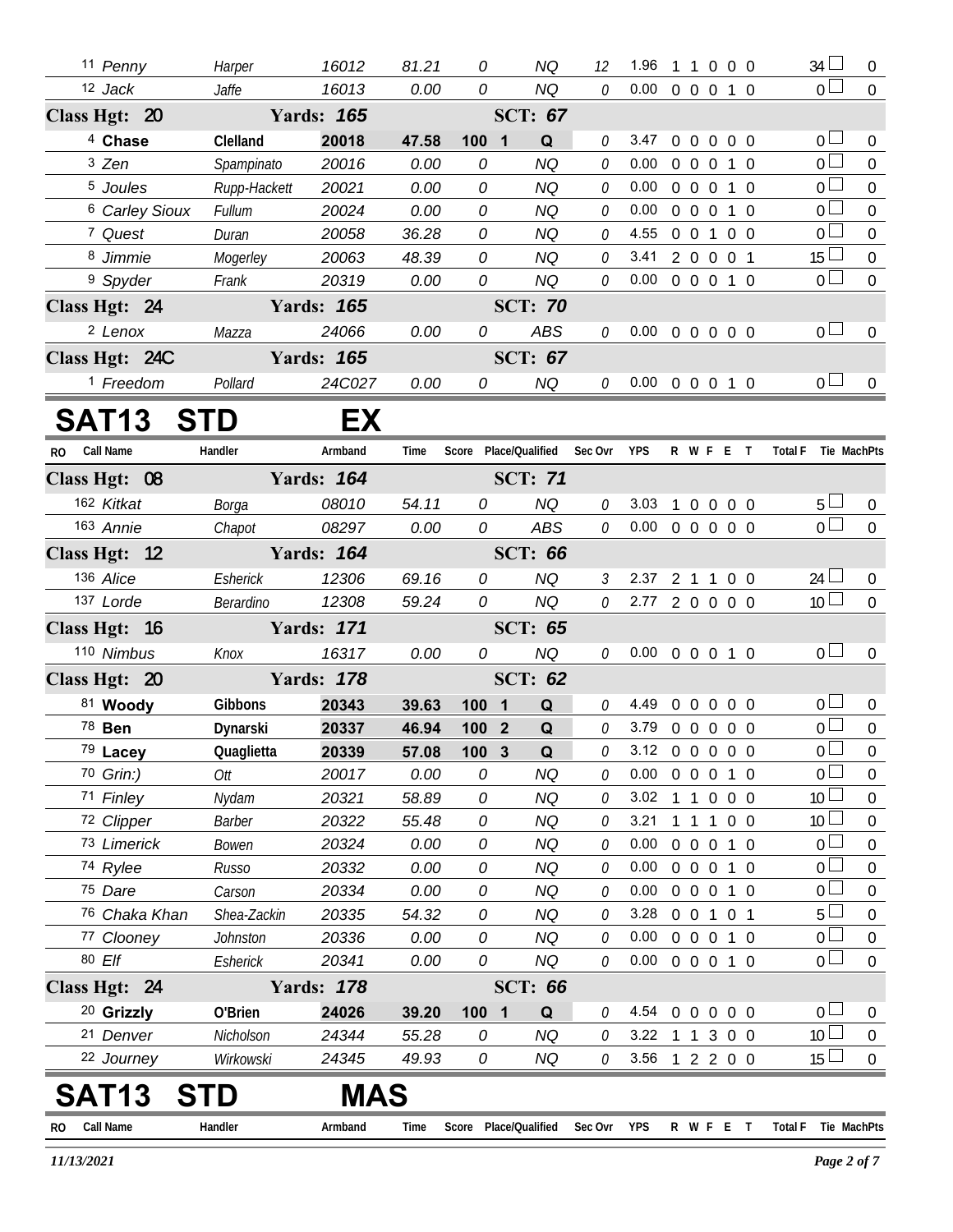| <b>Class Hgt:</b> | 08             |                 | <b>Yards: 164</b> |       |         |                | <b>SCT: 71</b> |   |                |                |                                  |                |                 |                  |
|-------------------|----------------|-----------------|-------------------|-------|---------|----------------|----------------|---|----------------|----------------|----------------------------------|----------------|-----------------|------------------|
|                   | 161 Dot        | Rotelle         | 08144             | 34.67 | 100     | $\mathbf 1$    | Q              | 0 | 4.73           | $\overline{0}$ | $\Omega$<br>$\overline{0}$       | $0\quad 0$     | 0 <sup>1</sup>  | 36               |
|                   | 147 Dart       | Rotelle         | 08124             | 39.75 | 100     | $\mathbf{2}$   | Q              | 0 | 4.13           | $0\quad 0$     | $\overline{0}$                   | 0 <sub>0</sub> | $0-$            | 31               |
|                   | 158 Ranger     | Johnson         | 08296             | 42.82 | 100     | 3              | Q              | 0 | 3.83           | 0 <sub>0</sub> | $\overline{0}$                   | $0\quad 0$     | οL              | 28               |
|                   | 149 Holly      | Cressman        | 08131             | 49.96 | 100     | $\overline{4}$ | Q              | 0 | 3.28           | $0\quad 0$     | $\overline{0}$                   | $0\quad 0$     | 0 <sub>0</sub>  | 21               |
|                   | 151 Herbie     | Rosario         | 08134             | 54.76 | 100     |                | Q              | 0 | 2.99           | $0\quad 0$     | $\overline{0}$                   | $0\quad 0$     | 0 l             | 16               |
|                   | 160 Yodee      | Cioffi-Parker   | 08300             | 71.04 | 100     |                | Q              | 0 | 2.31           | 0 <sub>0</sub> | $\overline{0}$                   | $0\quad 0$     | 0 <sub>0</sub>  | $\Omega$         |
|                   | 152 Spirit     | Rotelle         | 08130             | 0.00  | 0       |                | <b>NQ</b>      | 0 | 0.00           | $\overline{0}$ | $\overline{0}$<br>$\overline{0}$ | $1\quad$ 0     | 0 L             | $\boldsymbol{0}$ |
|                   | 150 Kirky      | Kosenski        | 08132             | 62.56 | 0       |                | <b>NQ</b>      | 0 | 2.62           | 1              | $\mathbf{1}$<br>$\overline{0}$   | $0\quad 0$     | 10 <sup>1</sup> | $\mathbf 0$      |
|                   | 156 Bonus      | Rotelle         | 08133             | 43.85 | 0       |                | <b>NQ</b>      | 0 | 3.74           | $\mathbf{1}$   | $\overline{0}$<br>$\overline{0}$ | $0\quad 0$     | 5 <sup>1</sup>  | $\boldsymbol{0}$ |
|                   | 146 Brazen     | Thompson        | 08135             | 57.35 | 0       |                | <b>NQ</b>      | 0 | 2.86           | $0\quad 0$     | $\mathbf{1}$                     | $0\quad 0$     | 0 <sub>0</sub>  | $\mathbf 0$      |
|                   | 154 Tatum      | Syner           | 08137             | 51.25 | 0       |                | <b>NQ</b>      | 0 | 3.20           | $\mathbf{1}$   | $\overline{0}$<br>$\overline{0}$ | $0\quad 0$     | 5 <sup>1</sup>  | $\boldsymbol{0}$ |
|                   | 155 Roxie      | Thompson        | 08138             | 76.32 | 0       |                | <b>NQ</b>      | 5 | 2.15           | $\overline{0}$ | $\overline{0}$<br>$\overline{0}$ | $0\quad 0$     | 15              | $\mathbf 0$      |
|                   | 157 Rickee     | Cioffi-Parker   | 08294             | 67.86 | 0       |                | <b>NQ</b>      | 0 | 2.42           | $\mathbf{1}$   | $\Omega$<br>$\overline{0}$       | $0\quad 0$     | 5               | $\boldsymbol{0}$ |
|                   | 159 Tyler      | Zipperer        | 08298             | 50.74 | 0       |                | <b>NQ</b>      | 0 | 3.23           | 1              | $\overline{0}$<br>1              | 0 <sub>1</sub> | 10              | $\mathbf 0$      |
|                   | 148 Bing       | Gissler         | 08128             | 0.00  | 0       |                | <b>ABS</b>     | 0 | 0.00           | $\overline{0}$ | $\Omega$<br>$\overline{0}$       | $0\quad 0$     | $\overline{0}$  | $\boldsymbol{0}$ |
|                   | 153 Nugget     | Goodspeed       | 08136             | 0.00  | 0       |                | <b>ABS</b>     | 0 | 0.00           |                | 0 0 0 0 0                        |                | 0 <sub>0</sub>  | $\mathbf 0$      |
|                   | Class Hgt: 12  |                 | <b>Yards: 164</b> |       |         |                | <b>SCT: 66</b> |   |                |                |                                  |                |                 |                  |
|                   | 129 Dodge      | Rotelle         | 12161             | 38.84 | 100     | $\mathbf 1$    | Q              | 0 | 4.22           |                | 00000                            |                | 0 <sub>0</sub>  | 27               |
|                   | 124 Ruckus     | Summersgill     | 12154             | 40.58 | 100     | $\mathbf{2}$   | Q              | 0 | 4.04           | $0\quad 0$     | $\overline{0}$                   | $0\quad 0$     | 0 <sup>1</sup>  | 25               |
|                   | 125 Spice      | <b>Esherick</b> | 12156             | 45.97 | 100     | 3              | Q              | 0 | 3.57           |                | $0\quad 0\quad 0$                | $0\quad 0$     | 0 L             | 20               |
|                   | 132 Roger      | Fitzgerald      | 12167             | 47.62 | 100     | $\overline{4}$ | Q              | 0 | 3.44           |                | $0\quad 0\quad 0$                | $0\quad 0$     | 0 <sub>0</sub>  | 18               |
|                   | 131 Brecker    | McCullough      | 12166             | 56.03 | 100     |                | Q              | 0 | 2.93           | $0\quad 0$     | $\overline{0}$                   | $0\quad 0$     | $0-$            | 9                |
|                   | 119 Annabel    | Shriver         | 12148             | 0.00  | 0       |                | <b>NQ</b>      | 0 | 0.00           | $0\quad 0$     | $\overline{0}$                   | $1\quad0$      | 0 <sub>0</sub>  | $\mathbf 0$      |
|                   | 120 Pippi      | Cornelius       | 12149             | 48.20 | 0       |                | <b>NQ</b>      | 0 | 3.40           |                | $1\quad1$<br>$\overline{2}$      | $0\quad 0$     | 10 <sup>L</sup> | $\boldsymbol{0}$ |
|                   | 121 Gromit     | Esherick        | 12150             | 71.68 | 0       |                | <b>NQ</b>      | 5 | 2.29           | $\mathbf{1}$   | $\overline{1}$<br>$\mathbf{1}$   | $0\quad 0$     | $25 \Box$       | $\mathbf 0$      |
|                   | 127 Zor-el     | Bergmann        | 12159             | 68.37 | 0       |                | <b>NQ</b>      | 2 | 2.40           | $1\quad0$      | $\mathbf{1}$                     | $0\quad 0$     | 11              | $\boldsymbol{0}$ |
|                   | $128$ Joy      | Stoddard        | 12160             | 41.41 | 0       |                | <b>NQ</b>      | 0 | 3.96           |                | $0\quad 0\quad 0$                | 0 <sub>1</sub> | $5^{\perp}$     | $\mathbf 0$      |
|                   | 130 Bacchus    | Ratz            | 12165             | 66.36 | 0       |                | <b>NQ</b>      | 0 | 2.47           |                | 3 0 0 0 0                        |                | 15 <sup>1</sup> | $\boldsymbol{0}$ |
|                   | 133 Jelly Bean | Kapetanakis     | 12302             | 51.44 | 0       |                | <b>NQ</b>      | 0 | 3.19 0 0 1 0 0 |                |                                  |                | $\overline{0}$  | $\overline{0}$   |
|                   | 134 Gunner     | Lang            | 12305             | 48.62 | 0       |                | <b>NQ</b>      | 0 | 3.37           |                | 0 0 1 0 0                        |                | $0\perp$        | $\overline{0}$   |
|                   | 135 Maverick   | Edel            | 12307             | 55.76 | 0       |                | <b>NQ</b>      | 0 | 2.94           |                | 0 0 0 0 1                        |                | 5 <sub>1</sub>  | $\boldsymbol{0}$ |
|                   | 122 Shameless  | Johnson         | 12151             | 0.00  | 0       |                | ABS            | 0 | 0.00           |                | 0 0 0 0 0                        |                | 0 L             | $\overline{0}$   |
|                   | 123 Kylie      | Parkin          | 12152             | 0.00  | 0       |                | ABS            | 0 | 0.00           |                | 0 0 0 0 0                        |                | 0 <sub>0</sub>  | $\boldsymbol{0}$ |
|                   | 126 Misha      | <b>Szakacs</b>  | 12157             | 0.00  | 0       |                | ABS            | 0 | 0.00           |                | 0 0 0 0 0                        |                | 0 <sub>0</sub>  | $\mathbf 0$      |
|                   | Class Hgt: 16  |                 | <b>Yards: 171</b> |       |         |                | <b>SCT: 65</b> |   |                |                |                                  |                |                 |                  |
|                   | 103 $Ive$      | <b>Buchma</b>   | 16187             | 0.00  | 0       |                | AIS            | 0 | 0.00           |                | 0 0 0 0 0                        |                | 0 <sub>0</sub>  | $\mathbf 0$      |
|                   | 91 Rigby       | Suttner         | 16173             | 36.91 | 100 1   |                | Q              | 0 | 4.63           |                | $0\quad 0\quad 0$                | $0\quad 0$     | 0 L             | 28               |
|                   | 106 E.V.       | Gichner         | 16192             | 38.07 | 100 2   |                | Q              | 0 | 4.49           |                | 0 0 0 0 0                        |                | 0 <sub>0</sub>  | 26               |
|                   | 96 Duffey      | Ackley          | 16179             | 43.41 | 100     | $\mathbf{3}$   | Q              | 0 | 3.94           |                | 00000                            |                | 0 l             | 21               |
|                   | 105 SuBear     | Borga           | 16189             | 45.59 | $100$ 4 |                | Q              | 0 | 3.75           |                | 0 0 0 0 0                        |                | 0 <sub>0</sub>  | 19               |
|                   | 107 Ruby Lee   | Gooding         | 16193             | 45.95 | 100     |                | Q              | 0 | 3.72           |                | 00000                            |                | 0 L             | 19               |
|                   | 95 Silk        | Esherick        | 16178             | 46.62 | 100     |                | Q              | 0 | 3.67           |                | 0 0 0 0 0                        |                | 0 <sup>2</sup>  | 18               |
|                   | 97 Rune (Roon) | Cramer          | 16180             | 47.75 | 100     |                | Q              | 0 | 3.58           |                | 00000                            |                | 0 <sub>0</sub>  | 17               |
|                   | 90 Figment     | Vargas          | 16172             | 0.00  | 0       |                | <b>NQ</b>      | 0 | 0.00           |                | 0 0 0 1 0                        |                | 0 <sub>1</sub>  | $\overline{0}$   |
|                   | 92 Delaney     | Miele           | 16174             | 46.94 | 0       |                | NQ             | 0 | 3.64           |                | 0 0 1 0 0                        |                | 0 <sub>0</sub>  | $\overline{0}$   |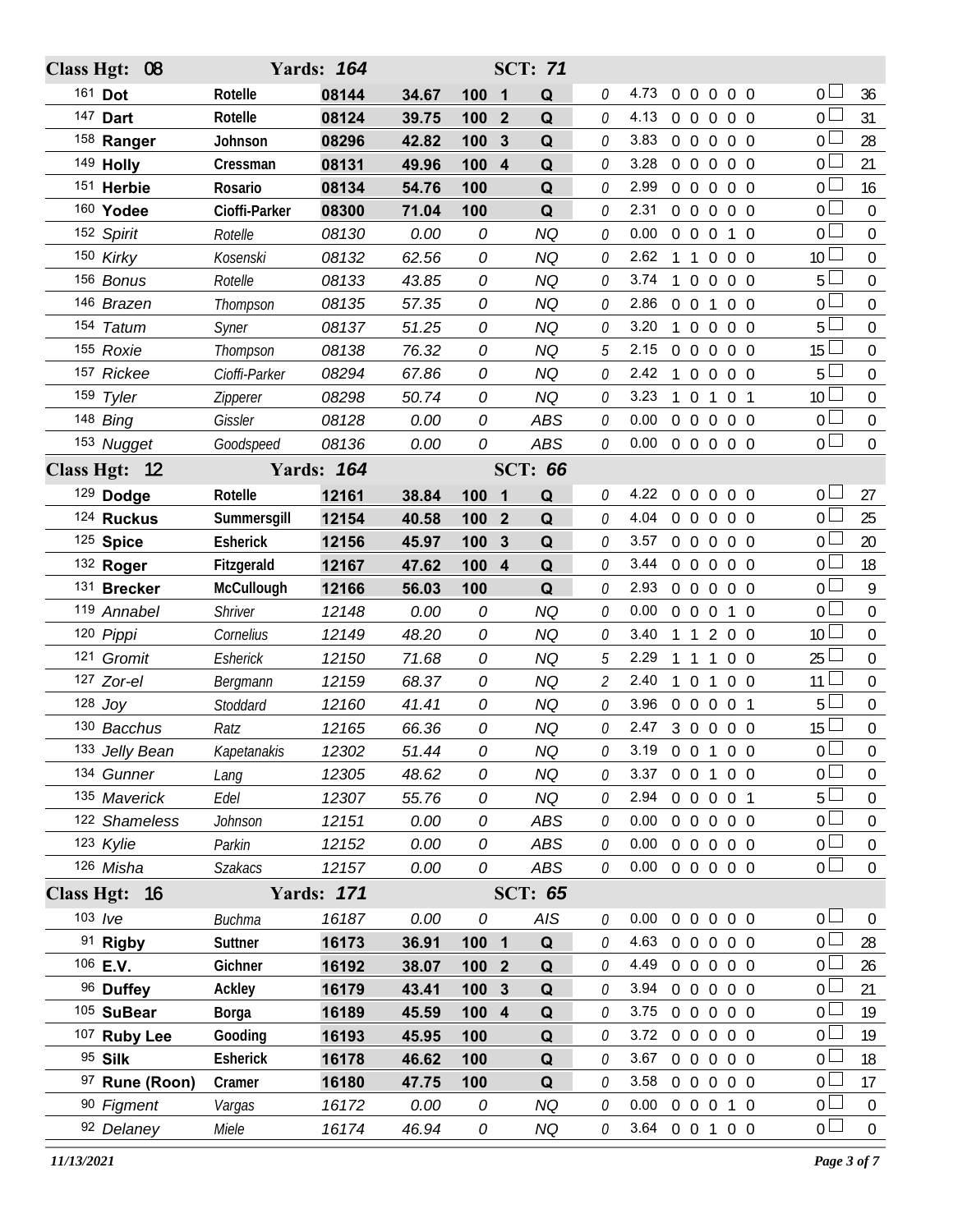| 93 Spinner           | Fluet            | 16175             | 0.00  | 0                     | <b>NQ</b>      | 0 | 0.00           |                | $0\quad 0\quad 0$                | 1 0               |                | 0 <sup>1</sup>  | $\bf{0}$         |
|----------------------|------------------|-------------------|-------|-----------------------|----------------|---|----------------|----------------|----------------------------------|-------------------|----------------|-----------------|------------------|
| 94 Neutrino          | Reichert         | 16176             | 46.85 | 0                     | <b>NQ</b>      | 0 | 3.65           | 1              | $\overline{0}$<br>$\overline{0}$ | 0 <sub>1</sub>    |                | 10 <sup>2</sup> | $\boldsymbol{0}$ |
| 99 Tucker            | Powell           | 16183             | 50.21 | 0                     | NQ             | 0 | 3.41           | 1              | $\overline{0}$                   | $0\quad 0\quad 0$ |                | 5 <sup>1</sup>  | $\boldsymbol{0}$ |
| 100 Emphi            | Claereboudt      | 16184             | 44.37 | 0                     | <b>NQ</b>      | 0 | 3.85           | 0 <sub>1</sub> | $\overline{0}$                   |                   | $0\quad 0$     | $5^{\perp}$     | $\boldsymbol{0}$ |
| 101 Cao Runn         | <b>Bryden</b>    | 16185             | 0.00  | 0                     | <b>NQ</b>      | 0 | 0.00           | $0\quad 0$     | $\mathbf 0$                      |                   | $1\quad$ 0     | 0 L             | $\mathbf 0$      |
| 102 Shelby           | Sparrow          | 16186             | 0.00  | 0                     | <b>NQ</b>      | 0 | 0.00           |                | $0\quad 0\quad 0$                |                   | 1 0            | 0 <sub>0</sub>  | $\boldsymbol{0}$ |
| 104 Isabel           | Sutch            | 16188             | 54.41 | 0                     | NQ             | 0 | 3.14           | $0\quad 0$     | 1                                |                   | $0\quad 0$     | 0 <sup>L</sup>  | $\boldsymbol{0}$ |
| 108 SnapShot         | Johnson          | 16194             | 0.00  | 0                     | <b>NQ</b>      | 0 | 0.00           |                | $0\quad 0\quad 0$                |                   | $1\quad0$      | 0 <sup>1</sup>  | $\boldsymbol{0}$ |
| 109 Allie            | Parkin           | 16195             | 0.00  | 0                     | <b>ABS</b>     | 0 | 0.00           |                | 00000                            |                   |                | $0\Box$         | $\mathbf 0$      |
| Class Hgt: 20        |                  | <b>Yards: 178</b> |       |                       | <b>SCT: 62</b> |   |                |                |                                  |                   |                |                 |                  |
| 56 Keelie            | Davis            | 20246             | 33.74 | 100 1                 | Q              | 0 | 5.28           | $\overline{0}$ | $\overline{0}$<br>$\mathbf 0$    |                   | $0\quad 0$     | 0 <sub>l</sub>  | 28               |
| 55 Sir               | Stevenson        | 20243             | 34.46 | $\overline{2}$<br>100 | Q              | 0 | 5.17           | 0 <sub>0</sub> | $\overline{0}$                   |                   | $0\quad 0$     | 0 <sub>0</sub>  | 27               |
| 27 TiAmo             | Rocco            | 20199             | 36.37 | 100<br>3              | Q              | 0 | 4.89           | $0\quad 0$     | $\overline{0}$                   |                   | $0\quad 0$     | 0 <sup>L</sup>  | 25               |
| 43 Tag               | Lechner          | 20222             | 36.99 | 100 4                 | Q              | 0 | 4.81           | $0\quad 0$     | $\overline{0}$                   |                   | $0\quad 0$     | 0 l             | 25               |
| 63 Thrill            | Frank            | 20254             | 38.89 | 100                   | Q              | 0 | 4.58           | $0\quad 0$     | $\overline{0}$                   |                   | $0\quad 0$     | 0 <sup>L</sup>  | 23               |
| $60$ Hops            | Mellon           | 20251             | 39.63 | 100                   | Q              | 0 | 4.49           | 0 <sub>0</sub> | $\overline{0}$                   |                   | 0 <sub>0</sub> | 0 <sup>1</sup>  | 22               |
| 37 Keen              | Dattoma          | 20212             | 40.67 | 100                   | Q              | 0 | 4.38           | $0\quad 0$     | $\overline{0}$                   |                   | $0\quad 0$     | 0               | 21               |
| 46 O'Neill           | Keeshen          | 20226             | 40.71 | 100                   | Q              | 0 | 4.37           | $0\quad 0$     | $\mathbf{0}$                     |                   | 0 <sub>0</sub> | $\overline{0}$  | 21               |
| 47 Emily             | McGuigan         | 20230             | 42.09 | 100                   | Q              | 0 | 4.23           | $0\quad 0$     | $\mathbf{0}$                     |                   | $0\quad 0$     | 0 <sup>1</sup>  | 19               |
| 40 Cadence           | McLoughlin       | 20216             | 43.43 | 100                   | Q              | 0 | 4.10           | $\overline{0}$ | $\Omega$<br>$\Omega$             |                   | 0 <sub>0</sub> | 0 <sup>1</sup>  | 18               |
| <sup>57</sup> Yeager | Miele            | 20247             | 43.53 | 100                   | Q              | 0 | 4.09           | $0\quad 0$     | $\overline{0}$                   |                   | $0\quad 0$     | 0 <sup>1</sup>  | 18               |
| 31 Mattie            | Gereg            | 20205             | 44.66 | 100                   | Q              | 0 | 3.99           | $0\quad 0$     | $\mathbf{0}$                     |                   | $0\quad 0$     | $\overline{0}$  | 17               |
| 38 Lark              | Mandich-Steige   | 20213             | 45.23 | 100                   | Q              | 0 | 3.94           | $0\quad 0$     | $\overline{0}$                   |                   | $0\quad 0$     | 0 <sup>1</sup>  | 16               |
|                      |                  |                   |       |                       |                |   |                |                |                                  |                   |                |                 |                  |
| 39 Torin             | Schmitt          | 20215             | 47.17 | 100                   | Q              | 0 | 3.77           | $0\quad 0$     | $\mathbf{0}$                     |                   | 0 <sub>0</sub> | $\overline{0}$  | 14               |
| 68 Regan             | Jahn             | 20338             | 48.92 | 100                   | Q              | 0 | 3.64           | $0\quad 0$     | $\overline{0}$                   |                   | $0\quad 0$     | 0 <sup>1</sup>  | 13               |
| 24 Kipper            | Carson           | 20196             | 55.38 | 0                     | ΝQ             | 0 | 3.21           |                | 020                              |                   | $0\quad 0$     | 10 <sup>1</sup> | $\overline{0}$   |
| 25 Emma              | Gechter          | 20197             | 49.89 | 0                     | <b>NQ</b>      | 0 | 3.57           | 1              | $\overline{0}$<br>$\overline{1}$ |                   | $0\quad 0$     | 10 <sup>°</sup> | $\mathbf 0$      |
| 26 Scout             | Cierpiszewski    | 20198             | 52.78 | 0                     | <b>NQ</b>      | 0 | 3.37           | 1              | $\overline{0}$<br>$\mathbf{0}$   | 0 <sub>1</sub>    |                | 10 <sup>°</sup> | $\mathbf 0$      |
| 28 Sligo             | Johnston         | 20200             | 47.27 | 0                     | <b>NQ</b>      | 0 | 3.77           | $\overline{1}$ | 0 <sub>1</sub>                   |                   | $0\quad 0$     | 5               | $\boldsymbol{0}$ |
| 29 Chick             | Mosner           | 20201             | 51.72 | 0                     | <b>NQ</b>      |   | 3.44 0 1 0 0 0 |                |                                  |                   |                | 5               | $\boldsymbol{0}$ |
| $30$ T Rex           | <b>Masters</b>   | 20202             | 49.00 | 0                     | <b>NQ</b>      | 0 | 3.63           | $\mathbf{1}$   | 0 0 0 0                          |                   |                | 5 <sup>1</sup>  | $\mathbf 0$      |
| 32 Dahlia            | Halperin         | 20207             | 0.00  | 0                     | <b>NQ</b>      | 0 | 0.00           | $\overline{0}$ | $\overline{0}$<br>$\overline{0}$ |                   | 1 0            | 0 <sup>1</sup>  | 0                |
| 33 Dobby             | Cifarelli        | 20208             | 0.00  | 0                     | <b>NQ</b>      | 0 | 0.00           |                | $0\quad 0\quad 0$                |                   | 1 0            | 0 <sup>1</sup>  | 0                |
| 34 Duncan            | Tendler          | 20209             | 0.00  | 0                     | NQ             | 0 | 0.00           | $0\quad 0$     | $\overline{0}$                   |                   | $1\quad$ 0     | 0 <sup>1</sup>  | 0                |
| 35 Phil              | Salerno          | 20210             | 56.77 | 0                     | <b>NQ</b>      | 0 | 3.14           | 1              | $\overline{0}$<br>$\overline{1}$ |                   | $0\quad 0$     | 10 <sup>°</sup> | 0                |
| 36 Breeze            | <b>Schunk</b>    | 20211             | 0.00  | 0                     | NQ             | 0 | 0.00           | $\Omega$       | $\overline{0}$<br>$\overline{0}$ |                   | 1 0            | $\overline{0}$  | 0                |
| 23 Dozer             | Thompson         | 20218             | 47.46 | 0                     | <b>NQ</b>      | 0 | 3.75           | 1              | $\overline{0}$<br>$\mathbf{0}$   |                   | $0\quad 0$     | 5 <sup>1</sup>  | 0                |
| 41 A.V.              | <b>Bridgwood</b> | 20219             | 54.20 | 0                     | NQ             | 0 | 3.28           |                | $\overline{0}$<br>$\Omega$       |                   | $0\quad 0$     | 5               | 0                |
| 42 Krakken           | Borga            | 20220             | 40.73 | 0                     | <b>NQ</b>      | 0 | 4.37           | 0 <sub>1</sub> | $\overline{0}$                   |                   | $0\quad 0$     | 5 <sup>1</sup>  | 0                |
| 44 Blake             | Murdock          | 20223             | 35.17 | 0                     | NQ             | 0 | 5.06           | $0\quad 0$     |                                  | 200               |                | $\overline{0}$  | 0                |
| 45 Bowie             | Danielsen        | 20224             | 43.83 | 0                     | <b>NQ</b>      | 0 | 4.06           |                | $\mathbf 0$<br>-1                |                   | $0\quad 0$     | 10 <sup>1</sup> | 0                |
| 48 Sugar Ray         | Goldman          | 20233             | 0.00  | 0                     | NQ             | 0 | 0.00           | $\overline{0}$ | $\overline{0}$<br>$\overline{0}$ |                   | $1\quad0$      | 0 <sup>1</sup>  | 0                |
| 49 Peanut            | Cifarelli        | 20234             | 0.00  | 0                     | <b>NQ</b>      | 0 | 0.00           | $0\quad 0$     | $\overline{0}$                   |                   | $1\quad0$      | 0 <sup>1</sup>  | 0                |
| 50 Kenzie            | Cierpiszewski    | 20235             | 0.00  | 0                     | <b>NQ</b>      | 0 | 0.00           | $0\quad 0$     | $\overline{0}$                   |                   | $1\quad0$      | 0 <sup>1</sup>  | $\mathbf 0$      |
| 51 Lilu              | O'Brien          | 20236             | 54.02 | 0                     | <b>NQ</b>      | 0 | 3.30           | $2\quad 0$     | $\overline{0}$                   |                   | $0\quad 0$     | 10 <sup>°</sup> | $\mathbf 0$      |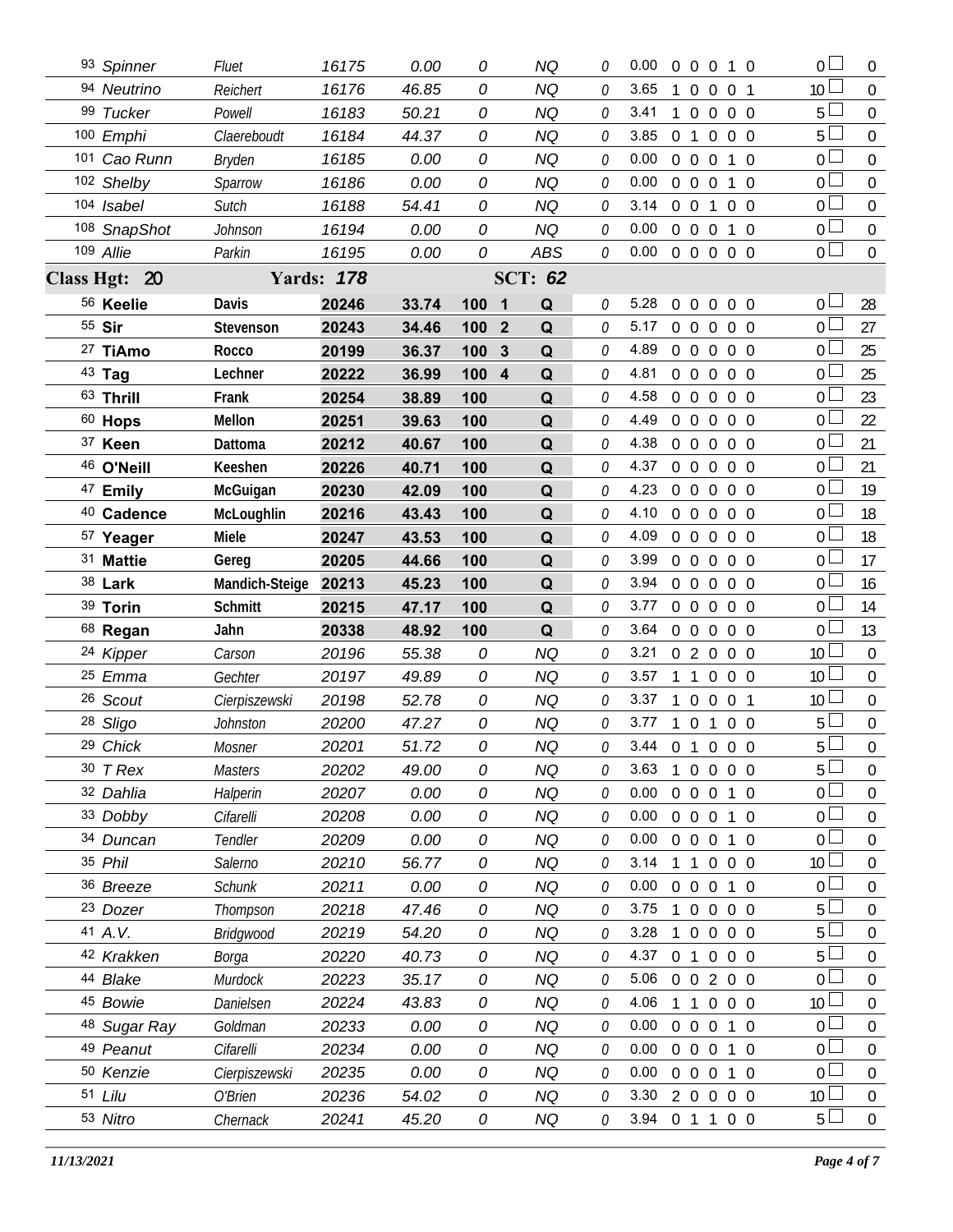|              | 54 Cowboy            | Rocco          | 20242             | 38.16        | 0                              | <b>NQ</b>      | 0           | 4.66             |                |                     | $0 \t0 \t1$         | 0 <sub>0</sub> | 0 <sub>0</sub>      | $\overline{0}$   |
|--------------|----------------------|----------------|-------------------|--------------|--------------------------------|----------------|-------------|------------------|----------------|---------------------|---------------------|----------------|---------------------|------------------|
|              | 58 'NSync            | Schmitter      | 20248             | 43.31        | 0                              | <b>NQ</b>      | 0           | 4.11             | $\mathbf{1}$   | $\overline{0}$      | 1                   | $0\quad 0$     | 5 <sub>1</sub>      | $\mathbf 0$      |
|              | 59 Maven             | Rhyshek        | 20249             | 42.52        | 0                              | <b>NQ</b>      | 0           | 4.19             |                | $0 \quad 1 \quad 0$ |                     | $0\quad 0$     | 5 <sup>1</sup>      | $\overline{0}$   |
|              | 61 Cricket           | Shoemaker      | 20252             | 51.14        | 0                              | <b>NQ</b>      | 0           | 3.48             |                | $1 \t0 \t1$         |                     | $0\quad 0$     | $5^{\perp}$         | $\mathbf 0$      |
|              | 62 Halley            | <b>Burnett</b> | 20253             | 45.73        | 0                              | <b>NQ</b>      | 0           | 3.89             |                | 0 <sub>1</sub>      | $\overline{0}$      | $0\quad 0$     | 5 <sup>1</sup>      | $\overline{0}$   |
|              | 64 Tequila           | Cierpiszewski  | 20255             | 51.47        | 0                              | <b>NQ</b>      | 0           | 3.46             |                | 0 <sub>1</sub>      | $\mathbf 0$         | $0\quad 0$     | 5 <sup>L</sup>      | $\boldsymbol{0}$ |
|              | 65 Whin              | Gissler        | 20257             | 39.28        | 0                              | <b>NQ</b>      | 0           | 4.53             |                | $0 \t0 \t1$         |                     | $0\quad 0$     | ΟL                  | $\overline{0}$   |
|              | 66 Tilly             | Kappus         | 20258             | 50.45        | 0                              | <b>NQ</b>      | 0           | 3.53             |                | 2 <sub>1</sub>      | 1                   | $0\quad 0$     | $15 -$              | $\boldsymbol{0}$ |
|              | 69 Mac               | Budzynski      | 20327             | 0.00         | 0                              | <b>NQ</b>      | 0           | 0.00             |                | $0\quad 0\quad 0$   |                     | $1\quad0$      | 0 <sup>1</sup>      | $\overline{0}$   |
|              | 67 Tyrion            | Borowski       | 20330             | 37.55        | 0                              | <b>NQ</b>      | 0           | 4.74             |                | $1\quad1$           |                     | 200            | 10 <sup>L</sup>     | $\mathbf 0$      |
|              | 52 Benson            | Franklin       | 20238             | 0.00         | 0                              | <b>ABS</b>     | 0           | 0.00             |                | $0\quad 0\quad 0$   |                     | $0\quad 0$     | 0 <sub>0</sub>      | $\boldsymbol{0}$ |
|              | Class Hgt: 24        |                | <b>Yards: 178</b> |              |                                | <b>SCT: 66</b> |             |                  |                |                     |                     |                |                     |                  |
|              | <sup>2</sup> Shambhu | <b>Thorpe</b>  | 24264             | 42.66        | 100 1                          | Q              | 0           | 4.17             |                | $0\quad 0$          | $\mathbf 0$         | $0\quad 0$     | 0 l                 | 23               |
|              | <sup>9</sup> Joseph  | Koziatek       | 24267             | 42.91        | 100<br>$\mathbf{2}$            | Q              | 0           | 4.15             |                | $0\quad 0$          | $\overline{0}$      | $0\quad 0$     | 0 l                 | 23               |
|              | 7 Lucy               | <b>Taylor</b>  | 24263             | 43.94        | 100<br>3                       | Q              | 0           | 4.05             |                | $0\quad 0\quad 0$   |                     | 0 <sub>0</sub> | 0 L                 | 22               |
|              | <sup>14</sup> Hunter | Pactwa         | 24274             | 46.66        | 100<br>$\overline{\mathbf{4}}$ | Q              | 0           | 3.81             |                | $0\quad 0$          | $\overline{0}$      | $0\quad 0$     | 0 l                 | 19               |
|              | 10 Lobo              | Davis          | 24268             | 46.81        | 100                            | Q              | 0           | 3.80             |                | $0\quad 0\quad 0$   |                     | 0 <sub>0</sub> | οl                  | 19               |
|              | <sup>11</sup> Kairos | Borga          | 24269             | 47.01        | 100                            | Q              | 0           | 3.79             |                | $0\quad 0$          | $\overline{0}$      | $0\quad 0$     | 0 l                 | 18               |
|              | <sup>19</sup> Doc    | McIlhenny      | 24275             | 52.35        | 100                            | Q              | 0           | 3.40             |                | $0\quad 0\quad 0$   |                     | $0\quad 0$     | 0 L                 | 13               |
|              | 18 Kai               | <b>Thorpe</b>  | 24277             | 53.16        | 100                            | Q              | 0           | 3.35             |                | $0\quad 0$          | $\overline{0}$      | $0\quad 0$     | 0 l                 | 12               |
|              | <sup>4</sup> Roxy    | Knecht         | 24259             | 44.30        | 0                              | <b>NQ</b>      | 0           | 4.02             |                | 1 1                 | 1                   | $0\quad 0$     | 10 <sup>1</sup>     | $\mathbf 0$      |
|              | <sup>5</sup> Tsavo   | <b>Odgers</b>  | 24260             | 77.17        | 0                              | <b>NQ</b>      | 11          | 2.31             |                | 2 <sub>1</sub>      | $\mathbf 0$         | $0\quad 0$     | 48 l                | 0                |
|              | <sup>1</sup> Rio     | <b>Barlics</b> | 24261             | 42.78        | 0                              | <b>NQ</b>      | 0           | 4.16             | 0 <sub>1</sub> |                     | 3                   | $0\quad 0$     | 5 <sup>1</sup>      | $\mathbf 0$      |
|              | <sup>6</sup> Topper  | Shoemaker      | 24262             | 0.00         | 0                              | <b>NQ</b>      | 0           | 0.00             |                | $0\quad 0$          | $\overline{0}$      | $1\quad0$      | 0 L                 | $\overline{0}$   |
|              | <sup>3</sup> Dublin  | McIlhenny      | 24265             | 49.75        | 0                              | <b>NQ</b>      | 0           | 3.58             |                | $0\quad 0$          | $\mathbf{1}$        | 0 <sub>0</sub> | 0 <sup>1</sup>      | $\boldsymbol{0}$ |
|              | <sup>8</sup> InkaBlu | Rutkowski      | 24266             | 63.30        | 0                              | <b>NQ</b>      | 0           | 2.81             |                | 2 <sub>1</sub>      | $\overline{0}$      | $0\quad 0$     | 15 <sup>1</sup>     | $\overline{0}$   |
|              | 12 Enda              | Novak          | 24270             | 61.84        | 0                              | <b>NQ</b>      | 0           | 2.88             |                |                     | $3 \quad 2 \quad 2$ | 0 <sub>1</sub> | 30 <sup>2</sup>     | $\boldsymbol{0}$ |
|              | 13 Trudy             | Carberry       | 24271             | 42.91        | 0                              | <b>NQ</b>      | 0           | 4.15             |                | $0\quad 0$          | $\overline{1}$      | 0 <sub>0</sub> | 0 L                 | $\overline{0}$   |
|              | 17 Ryder             | <b>Barlics</b> | 24272             | 43.34        | 0                              | NQ             | 0           | 4.11             |                | $0 \t0 \t1$         |                     | $0\quad 0$     | 0 l                 | $\mathbf 0$      |
|              | 15 Declan            | Solakian       | 24276             | 53.93        | 0                              | NQ             | 0           | 3.30 1 1 1 0 0   |                |                     |                     |                | 10 <sup>°</sup>     | $\boldsymbol{0}$ |
|              | 16 Cheeky            | Wiley          | 24346             | 47.10        | 0                              | <b>NQ</b>      | 0           | 3.78 2 1 1 0 1   |                |                     |                     |                | 20 <sup>L</sup>     | $\overline{0}$   |
|              |                      |                |                   |              |                                |                |             |                  |                |                     |                     |                |                     |                  |
|              | <b>SAT13</b>         | <b>STD</b>     |                   | <b>NOV P</b> |                                |                |             |                  |                |                     |                     |                |                     |                  |
| RO.          | Call Name            | Handler        | Armband           | Time         | Score Place/Qualified          |                | Sec Ovr     | <b>YPS</b>       |                |                     |                     | R W F E T      | Total F Tie MachPts |                  |
|              | Class Hgt: 04        |                | <b>Yards: 140</b> |              |                                | <b>SCT: 86</b> |             |                  |                |                     |                     |                |                     |                  |
|              | $23$ Sly             | Rosenberg      | 04028             | 80.97        | 0                              | <b>NQ</b>      | 0           | 1.73             |                | $2 \t2 \t1$         |                     | $0\quad 0$     | $20 \Box$           | $\overline{0}$   |
|              | 24 Sassy             | Rosenberg      | 04030             | 99.54        | 0                              | <b>NQ</b>      | 13          | 1.41 3 1 2 0 0   |                |                     |                     |                | $33 \Box$           | $\overline{0}$   |
|              | Class Hgt: 12        |                | <b>Yards: 145</b> |              |                                | <b>SCT: 77</b> |             |                  |                |                     |                     |                |                     |                  |
|              | <sup>19</sup> Oliver | Fitzpatrick    | 16048             | 46.49        | 95 1                           | Q              | 0           | 3.12 0 1 0 0 0   |                |                     |                     |                | $5+$                | $\mathbf 0$      |
|              |                      |                |                   |              |                                |                |             |                  |                |                     |                     |                |                     |                  |
|              | Class Hgt: 20        |                | <b>Yards: 149</b> |              |                                | <b>SCT: 78</b> |             |                  |                |                     |                     |                |                     |                  |
|              | <sup>10</sup> Scout  | <b>Milack</b>  | 20038             | 51.29        | 95 1                           | Q              | 0           | 2.91             |                |                     |                     | 1 0 0 0 0      | $5 \perp$           | $\overline{0}$   |
|              | 11 Lyric             | Kwiatkowski    | 20039             | 61.28        | 95 2                           | Q              | 0           | 2.43             |                |                     |                     | 1 0 0 0 0      | $5\Box$             | $\boldsymbol{0}$ |
|              | <sup>12</sup> Kaiser | Heist          | 20037             | 66.58        | 95 3                           | Q              | 0           | $2.24$ 1 0 0 0 0 |                |                     |                     |                | 5 <sub>1</sub>      | $\pmb{0}$        |
|              | <b>SAT13</b>         | <b>STD</b>     |                   | <b>OPENP</b> |                                |                |             |                  |                |                     |                     |                |                     |                  |
|              |                      | Handler        |                   |              |                                |                |             |                  |                |                     |                     |                |                     |                  |
| RO Call Name |                      |                | Armband           | Time         | Score Place/Qualified          |                | Sec Ovr YPS |                  |                |                     |                     | R W F E T      | Total F Tie MachPts |                  |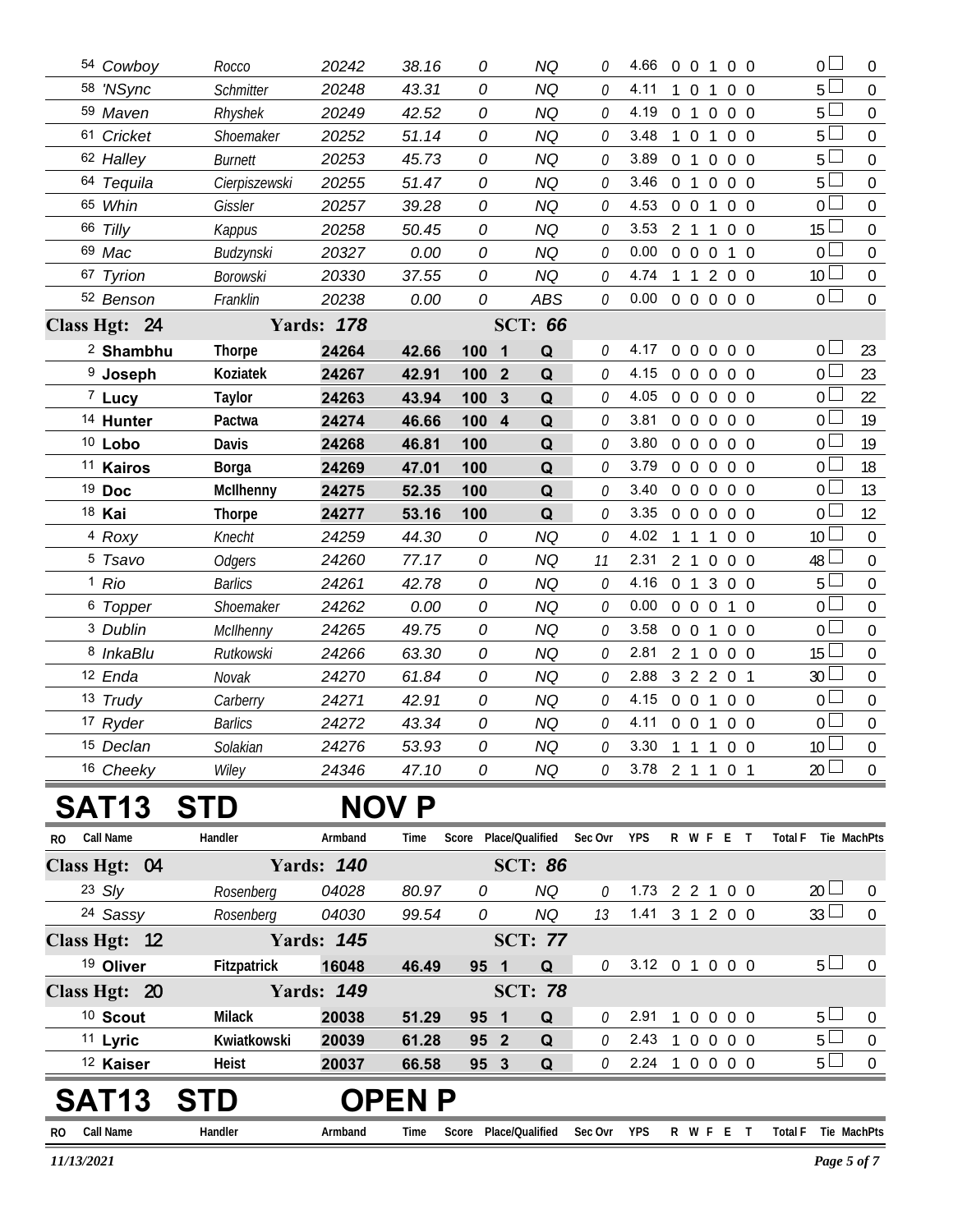| <b>Class Hgt:</b><br>16 |              | <b>Yards: 165</b> |              |                                | <b>SCT: 72</b> |                             |      |                |                               |                |                               |                  |
|-------------------------|--------------|-------------------|--------------|--------------------------------|----------------|-----------------------------|------|----------------|-------------------------------|----------------|-------------------------------|------------------|
| 13 Kel                  | Falk         | 16004             | 0.00         | 0                              | <b>NQ</b>      | 0                           | 0.00 | $\overline{0}$ | $\mathbf 0$<br>$\mathbf 0$    | $1\quad0$      | 0 <sup>1</sup>                | $\mathbf 0$      |
| 14 Gia                  | Gelsinger    | 16005             | 56.53        | 0                              | <b>NQ</b>      | 0                           | 2.92 |                | 2 3 2 0 0                     |                | $25$ $\Box$                   | $\boldsymbol{0}$ |
| 15 Daisy                | Oliveira     | 16033             | 52.78        | 0                              | <b>NQ</b>      | 0                           | 3.13 |                | 1 1 2 0 0                     |                | 10 <sup>1</sup>               | $\boldsymbol{0}$ |
| 16 Lexie                | Sankus       | 16034             | 60.63        | 0                              | <b>NQ</b>      | 0                           |      |                | 2.72 2 1 0 0 0                |                | 15 <sup>2</sup>               | $\boldsymbol{0}$ |
| <b>SAT13</b>            | <b>STD</b>   | EX P              |              |                                |                |                             |      |                |                               |                |                               |                  |
| Call Name<br>RO.        | Handler      | Armband           | Time         | Score Place/Qualified          |                | Sec Ovr                     | YPS  |                | R W F E T                     |                | <b>Total F</b><br>Tie MachPts |                  |
| Class Hgt: 08           |              | <b>Yards: 164</b> |              |                                | <b>SCT: 71</b> |                             |      |                |                               |                |                               |                  |
| 172 Beathan             | Nishitani    | 08282             | 46.98        | 0                              | <b>NQ</b>      | 0                           | 3.49 |                | 1 0 1 0 0                     |                | 5 <sub>1</sub>                | $\pmb{0}$        |
| Class Hgt: 16           |              | <b>Yards: 178</b> |              |                                | <b>SCT: 67</b> |                             |      |                |                               |                |                               |                  |
| 117 Ella                | McLoughlin   | 16285             | 46.04        | 100<br>$\overline{\mathbf{1}}$ | Q              | 0                           | 3.87 | $0\quad 0$     | $\overline{0}$                | $0\quad 0$     | 0 <sup>L</sup>                | $\mathbf 0$      |
| 118 Harbor              | Nydam        | 16287             | 53.20        | 0                              | <b>NQ</b>      | 0                           | 3.35 |                | $1 \t1 \t1$                   | $0\quad 0$     | 10 <sup>1</sup>               | $\boldsymbol{0}$ |
| Class Hgt: 20           |              | <b>Yards: 178</b> |              |                                | <b>SCT: 71</b> |                             |      |                |                               |                |                               |                  |
| 85 Gunner               | Lyons        | 20289             | 73.42        | 0                              | <b>NQ</b>      | $\mathcal{L}_{\mathcal{L}}$ | 2.42 |                | 4 2 1                         | $0\quad 0$     | 36 <sup>l</sup>               | 0                |
| 86 Major Chaos          | Koebler      | 20290             | 50.27        | 0                              | <b>NQ</b>      | 0                           | 3.54 | $\mathbf{1}$   | $\overline{0}$<br>$\mathbf 0$ | 0 <sub>1</sub> | 10 <sup>L</sup>               | $\boldsymbol{0}$ |
| 87 Zooka                | Ambrogi      | 20291             | 54.19        | 0                              | <b>NQ</b>      | 0                           | 3.28 |                | 2 0 2 0 0                     |                | 10 <sup>1</sup>               | 0                |
| 88 Sophie               | Kramer       | 20292             | 53.05        | 0                              | NQ             | 0                           | 3.36 |                | 1 0 0 0 0                     |                | 5 <sup>1</sup>                | $\boldsymbol{0}$ |
| <b>SAT13</b>            | <b>STD</b>   |                   | <b>MAS P</b> |                                |                |                             |      |                |                               |                |                               |                  |
| <b>Call Name</b><br>RO. | Handler      | Armband           | Time         | Score Place/Qualified          |                | Sec Ovr                     | YPS  |                | R W F E T                     |                | <b>Total F</b><br>Tie MachPts |                  |
| Class Hgt: 04           |              | <b>Yards: 164</b> |              |                                | <b>SCT: 76</b> |                             |      |                |                               |                |                               |                  |
| 173 Zoom                | Rotelle      | 04077             | 0.00         | 0                              | <b>NQ</b>      | 0                           | 0.00 |                | 0 0 0 1 0                     |                | 0 <sub>0</sub>                | $\overline{0}$   |
| Class Hgt: 08           |              | <b>Yards: 164</b> |              |                                | <b>SCT: 71</b> |                             |      |                |                               |                |                               |                  |
| 167 Boots               | <b>Potts</b> | 08084             | 42.84        | 100<br>$\overline{\mathbf{1}}$ | Q              | 0                           | 3.83 | $0\quad 0$     | $0\quad 0\quad 0$             |                | 0 <sub>1</sub>                | 28               |
| 168 Sully               | MacLeod      | 08085             | 48.01        | 100<br>$\overline{2}$          | Q              | 0                           | 3.42 |                | $0\quad 0\quad 0$             | $0\quad 0$     | $\overline{0}$                | 22               |
| 164 Milo                | Fleming      | 08079             | 49.31        | 100<br>$\mathbf{3}$            | Q              | 0                           | 3.33 | $0\quad 0$     | $\mathbf 0$                   | $0\quad 0$     | 0 <sup>1</sup><br>21          |                  |
| 166 Indiana             | Tranoy       | 08081             | 51.59        | 100 4                          | Q              | 0                           | 3.18 |                | $0\quad 0\quad 0$             | $0\quad 0$     | 0 <sup>L</sup>                | 19               |
| 171 Cara                | Holman       | 08089             | 59.59        | 100                            | Q              | 0                           | 2.75 |                | $0\quad 0\quad 0$             | $0\quad 0$     | 0 <sup>1</sup>                | 11               |
| 165 Caru                | Fitzpatrick  | 08080             | 0.00         | 0                              | <b>NQ</b>      | 0                           | 0.00 |                | 0 0 0 1 0                     |                | 0 <sup>1</sup>                | 0                |
| 170 Goalie              | Cohen        | 08088             | 62.73        | 0                              | <b>NQ</b>      | 0                           | 2.61 |                | 0 1 0 0 0                     |                | 5 <sup>1</sup>                | $\boldsymbol{0}$ |
| 169 Macie               | MacLuskie    | 08086             | 0.00         | 0                              | ABS            | 0                           | 0.00 |                | 0 0 0 0 0                     |                | $0\square$                    | $\mathbf 0$      |
| Class Hgt: 12           |              | <b>Yards: 171</b> |              |                                | <b>SCT: 70</b> |                             |      |                |                               |                |                               |                  |
| 139 Ferris B.           | Stevenson    | 12092             | 39.43        | 100 1                          | Q              | 0                           | 4.34 |                | 0 0 0 0 0                     |                | 0 <sub>0</sub>                | 30               |
| 141 Joey                | Albrizio     | 12096             | 42.46        | 100 2                          | Q              | 0                           | 4.03 |                | 0 0 0 0 0                     |                | $0-$                          | 27               |
| 145 Emma                | Wrede        | 12102             | 45.82        | 100 3                          | Q              | 0                           | 3.73 |                | 0 0 0 0 0                     |                | 0 <sup>1</sup>                | 24               |
| 143 Mica                | <b>Brown</b> | 12100             | 53.48        | 100 4                          | Q              | 0                           | 3.20 |                | 0 0 0 0 0                     |                | 0 <sub>0</sub>                | 16               |
| 138 Romeo               | White        | 12091             | 58.41        | 100                            | Q              | 0                           | 2.93 |                | 0 0 0 0 0                     |                | 0 <sup>1</sup>                | 11               |
| 140 Molly               | Coleman-Rosa | 12093             | 62.33        | 100                            | Q              | 0                           | 2.74 |                | 0 0 0 0 0                     |                | 0 <sup>1</sup>                | $\overline{7}$   |
| 142 Chloe               | Suttner      | 12099             | 0.00         | 0                              | ABS            | 0                           | 0.00 |                | 0 0 0 0 0                     |                | 0 <sub>0</sub>                | $\boldsymbol{0}$ |
| 144 Stetson             | Felton       | 12101             | 0.00         | 0                              | ABS            | 0                           |      |                | $0.00 \t0 \t0 \t0 \t0 \t0$    |                | 0 <sup>1</sup>                | $\boldsymbol{0}$ |
| Class Hgt: 16           |              | <b>Yards: 178</b> |              |                                | <b>SCT: 67</b> |                             |      |                |                               |                |                               |                  |
| 98 Pizzazz              | Thompson     | 16114             | 49.93        | 1001                           | Q              | 0                           |      |                | 3.56 0 0 0 0 0                |                | 0 <sub>l</sub>                | 17               |

 **Fuzzle Wuzzle Diaz 16103 59.90 100 2 Q** *0* 2.97 0 0 0 0 0 0 7 *Lili Ann Gooding 16105 0.00 0 NQ 0* 0.00 0 0 0 0 1 0 0